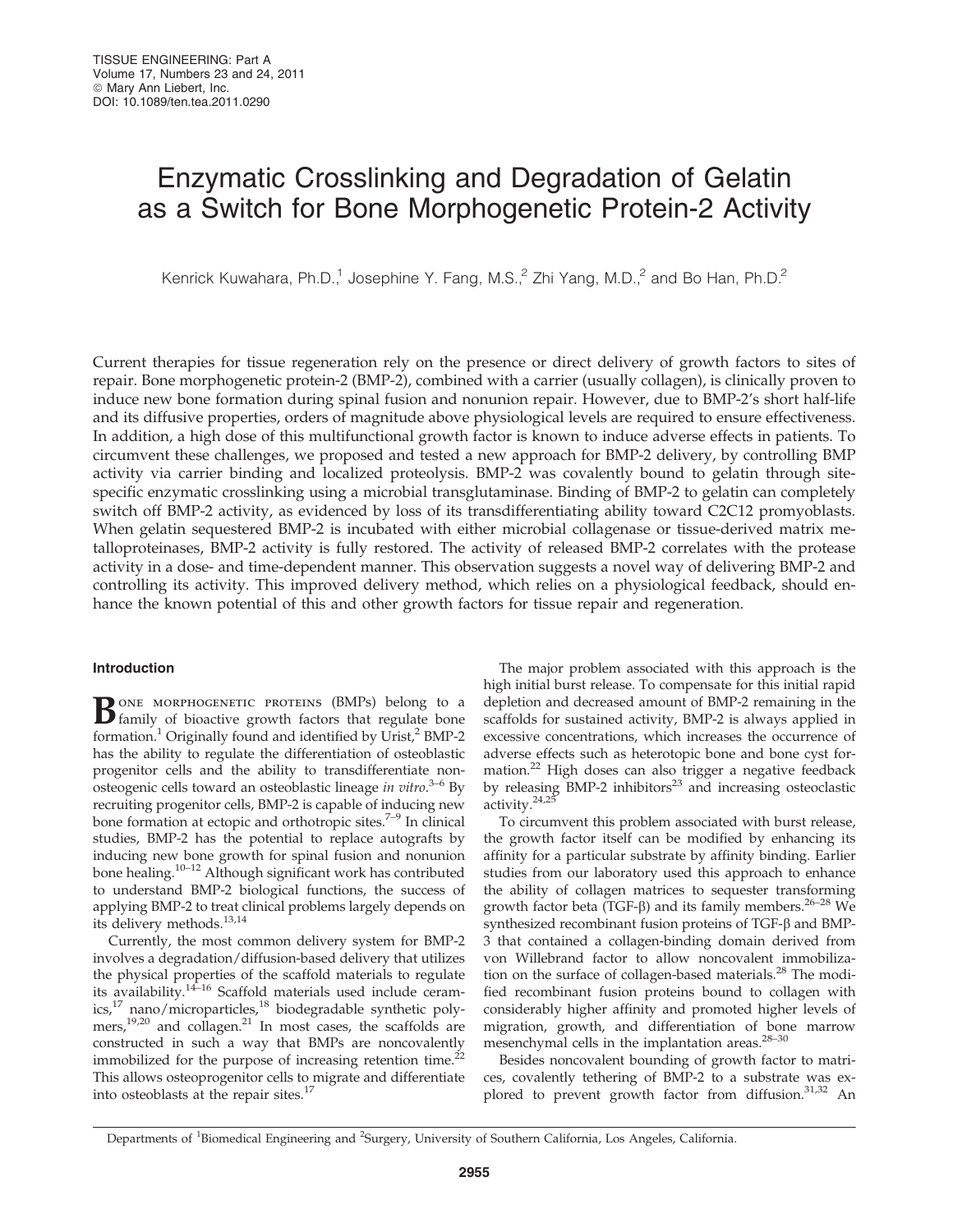important consideration in using these approaches is to ensure that the chemical process of immobilizing the active growth factor onto the scaffold does not affect its efficacy or biological activity by uncontrolled crosslinking $33$  or protein denaturation.34,35 Even though site-specific crosslinking may be achieved through chemical crosslinking, multisteps and complicated chemistry are usually involved.<sup>31,36</sup>

In contrast to conventional chemical conjugation, substrate-specific enzymatic crosslinking methods have been attempted to generate control delivery of growth factors. Crosslinking enzymes such as factor XIII or tissue transglutaminase  $(T\text{Gase})$ ,  $32,37$  and tyrosinase,  $38,39$  which selectively recognize certain amino acid sequences, have been used to immobilize growth factors such as vascular endothelial growth factor (VEGF)<sup>40</sup> and nerve growth factor (NGF)<sup>41</sup> to matrices without compromising their activities. Results from these studies demonstrated the feasibility of using this single step reaction; however, growth factors had to be modified or re-engineered to contain additional sequences to make them compatible with the enzymatic reaction.

In this study, we covalently bound native BMP-2 to a gelatin substrate through an enzymatic approach, and then explored its release through proteolytic digestion. The enzyme selected was microbial TGase, due to its availability and site-specificity.<sup>31</sup> TGase has been proven to be biocompatible and noncytotoxic in crosslinking collagen-based scaffolds in our previous study<sup>42</sup> and that of others.<sup>43-46</sup> In addition, gelatin as a derivative of collagen not only provides naturally derived cellular microenvironments, but also is proteolytically digestible. The proteolytic digestion of gelatin thus enables the release of the bound growth factor. BMP-2 activity, before and after crosslinking and during its subsequent release, was studied biochemically and in cell-based assays. The feasibility of a cell-instructive release of BMP-2 for bone induction was also demonstrated in vivo.

#### Methods

#### Preparation of materials

Gelatin (Type B 225 bloom; Sigma Aldrich) was dissolved and autoclaved in distilled water to make a 10% gelatin stock. The autoclaved gelatin was aliquoted and stored at 4-C until use. A 2% percent gelatin solution was made by diluting from a 10% gelatin stock at 37°C with BMP-2 buffer (25 mM tricine, pH 7.2, 15 mM sucrose, 1.7 mM NaCl, and 0.01% Tween 80).

Microbial TGase (ACTIVA TI Ajinomoto) from Streptomyces mobaraense was purified using a Sepharose Fast Flow column. $47$  Briefly, 3g of crude TGase was dissolved in a phosphate buffer (20 mM phosphate and 2 mM EDTA, pH 6.0) and gently mixed with 3 mL of pre-equilibrated S Sepharose Fast Flow beads (Sigma). After incubation at 4°C overnight with occasional vortexing, the protein solution and beads mixture were batch loaded into a column. After washing with four volumes of phosphate buffer, TGase was eluted with eluting buffer (phosphate buffer with 800 mM NaCl). Protein concentration was monitored by the Bradford method (Bio-Rad) utilizing BSA as a standard. BMP-2 (R&D Systems) was kept in stock concentrations of  $20 \text{ ng}/\mu\text{L}$  at -20°C in buffer solution (5 mM glutamic acid, 2.5% glycine, 0.5% sucrose, and 0.01% Tween 80).

# Preparation of gelatin/BMP-2 and gelatin-BMP-2 complex

Gelatin/BMP-2. Two percent gelatin was mixed with  $20$  ng/ $\mu$ L BMP-2 stock at a ratio of 5:2 at room temperature. The final BMP-2 concentration was  $4 \frac{ng}{\mu}$ .

Gelatin-BMP-2 complex. The covalent binding of BMP-2 to gelatin was prepared using TGase. TGase was added to the gelatin/BMP-2 mixture at a final concentration of  $25 \mu g$ / mL. The reaction was carried out at room temperature for 18 h. Mixtures were either prepared fresh or stored at  $-80^{\circ}$ C before determining BMP-2 activity by using the C2C12 cell assay.

#### Dosage and time response using collagenase

Gelatin-BMP-2 complex was treated with collagenase to evaluate BMP-2 release and its activation profile. The complex was treated with  $1 U/mL$  (final) bacterial collagenase (190 U/mg, Type 2, Worthington) at 37°C for 1 h. Samples were collected and taken for the C2C12 cell-based BMP-2 activity assay.

For the dose–response study, the gelatin-BMP-2 complex was treated with collagenase  $(0.2-2 U/mL$  for 1h at 37 $°C$ ) before samples were taken to the C2C12 cell-based BMP-2 activity assay. For the time course study, a final concentration of 1 U/mL collagenase was added to separate aliquots of the gelatin-BMP-2 complex solution. The solution was incubated at 37°C and retrieved at various time points from 0 to 180 min, and stored at  $-80^{\circ}$ C before assaying for BMP-2 activity.

# Sodium dodecyl sulfate–polyacrylamide gel electrophoresis

To examine the BMP-2 interaction with gelatin, sample concentrations were increased because concentrations used in the C2C12 cell-based BMP-2 activity assay were too low to be visible on sodium dodecyl sulfate–polyacrylamide gel electrophoresis (SDS-PAGE). The final concentrations of BMP-2 and TGase in the mixtures were raised to  $100 \text{ ng}/\mu\text{L}$ and  $40 \mu g/mL$ , respectively. Gelatin  $(1 mg/mL)$  was generated from heat denaturing rat tail type I collagen (lab prepared) by single run of autoclave. Collagenase final concentration was 1.5 U/mL.

Reactants were mixed at 1:1  $(v/v)$  with SDS sample buffer (125 mM Tris pH 6.8, 2% SDS, 0.1% bromophenol blue, and 25% glycerol) and heated at  $100^{\circ}$ C for 5 min before loading onto the 3%–18% gradient SDS-PAGE gel. The samples underwent electrophoresis at 90 V until the frontier reached the end of the gel. The gels were stained with Coomassie Blue solution (62.5% methanol, 25% acetic acid, and 0.125% Coomassie Blue R250) (Bio-Rad) overnight and destained with 30% methanol and 1% formic acid for 5 h.

## Extraction of rat skin matrix metalloproteinase

Within 2h after the euthanization of a Fisher 344 rat, a  $2 \times 2$  cm square piece of skin was removed from the abdominal area after being shaved and the surface-treated with 70% ethanol. The dermis was separated from the keratin layer and the attached muscle with a scalpel. The dermis was incubated in phosphate-buffered saline (PBS) containing a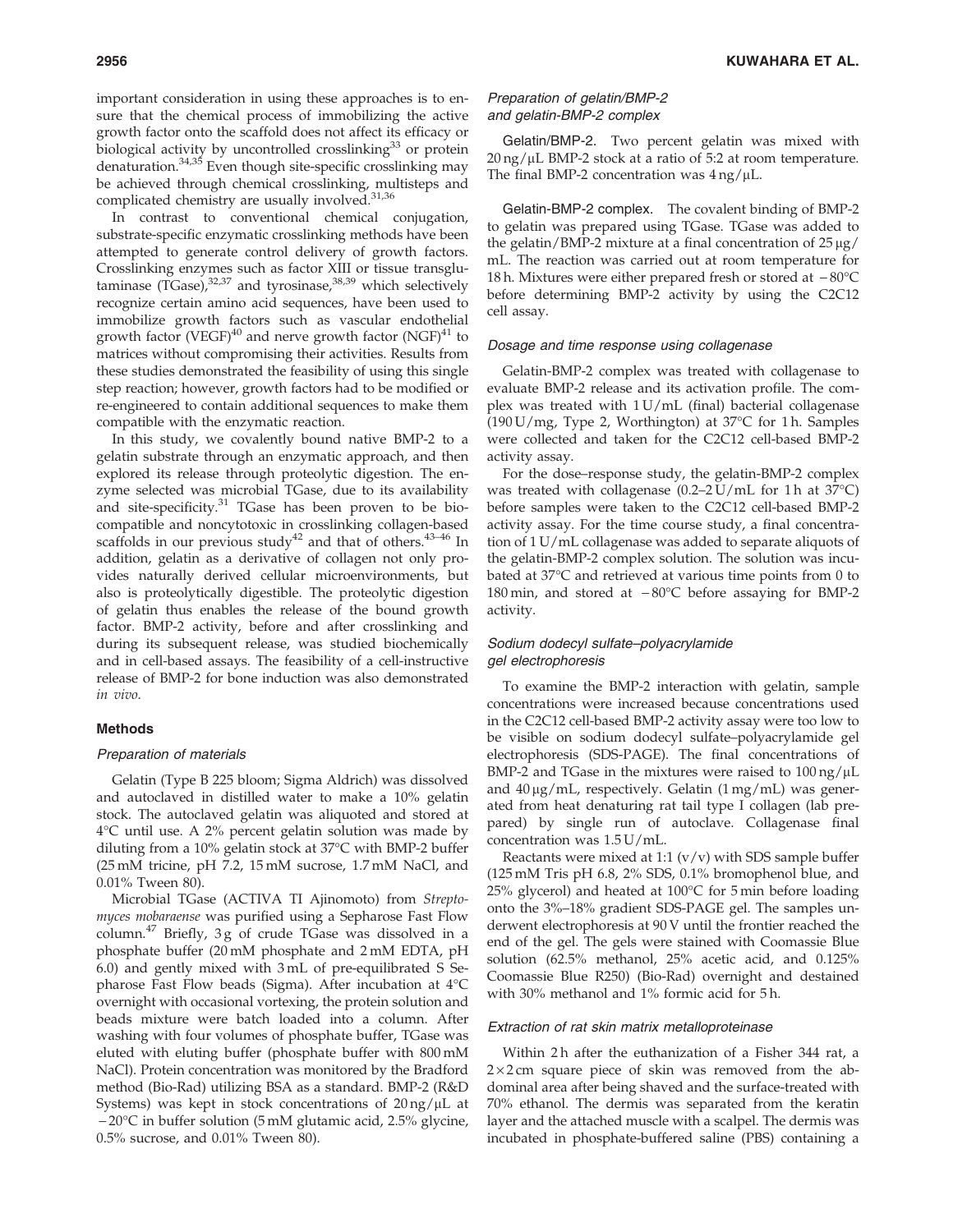2% antibiotic–antimycotic solution (Mediatech) at  $4^{\circ}$ C for 15 h. The skin was subsequently rinsed twice with PBS, excised into  $0.5 \times 0.5$  cm pieces, and placed into a 60 mm tissue culture plate with 5 mL of Dulbecco's modified Eagle's medium (DMEM) containing 10 ng/mL (final) of tumor necrosis factor  $\alpha$  (R&D Systems). Aliquots of 200 µL were collected after 1, 2, 3, 4, and 5 days of incubation at 37°C 5% CO<sub>2</sub>. Matrix metalloproteinases (MMPs) were measured by a gelatinolytic zymograph.

# Gelatin-BMP-2 complex treatment with tissue-derived MMPs

Samples of  $20 \mu L$  from the collected organ culture media were added to each of  $100 \mu$ L aliquots of gelatin-BMP-2 complex and incubated at 37°C for 1 h. A subsequent C2C12 cell-based BMP-2 activity assay was conducted on the gelatin-BMP-2 complex solution treated with organ culture media. Collected organ culture media without gelatin-BMP-2 complex was also assayed for BMP-2 activity as a control.

## Gelatinolytic zymograph assay

Media collected from the organ culture were analyzed for MMP activity through a gelatin zymograph as described.<sup>48</sup> In short, the culture medium was mixed with sample buffer at a 1:1 ratio (250 mM Tris pH 6.8, 10% SDS, 50% glycerol, and 2.5 mg/mL of bromophenol blue) without reducing agent or heating. The sample was loaded into a gelatin (5.5 mg/mL) containing 10% acrylamide/biascrylamide (Bio-Rad) and underwent electrophoresis with constant voltage (90 V) for 5.5 h. Afterward, the gel was washed with 2.5% Triton X-100 to remove the SDS, rinsed with 50 mM Tris–HCl pH 7.5, and then incubated overnight at 37°C with the developing buffer  $(50 \text{ mM Tris pH } 7.5, 5 \text{ mM }$ CaCl<sub>2</sub>, and 200 mM NaCl) for 16 h. The zymographic activities were revealed by 1 h staining with Coomassie Blue staining solution and subsequent overnight destaining with 30% methanol and 1% formic acid.

#### C2C12 cell-based BMP-2 activity assay

BMP-2 dose dependently induces alkaline phosphatase (ALP) activity in a  $\hat{C}2C12$  mouse myoblast cell line<sup>5</sup>; therefore, activities of sequestered and released BMP-2 can be determined by ALP assay with C2C12 cells. C2C12 cells (ATCC) were seeded onto a 96-well-plate at a concentration of  $1.25 \times 10^4$  cells per well with 100 µL of 10% fetal bovine serum (FBS)/DMEM. The plate was incubated at 37 $\degree$ C, 5% CO<sub>2</sub> overnight for attachment. The medium was exchanged with the test medium with  $200 \mu L$  of 1% FBS/DMEM. Aliquots of  $10 \mu$ L samples were added to each well and incubated for 48 h. At the end of the incubation period, the medium was removed, and the cells were washed twice with cold PBS. The cells were then lysed by adding  $30 \mu$ L of  $0.5\%$  Triton X-100/PBS and undergoing three freeze/thaw cycles. For pnitrophenyl-phosphate (pNPP) substrate solution, each pNPP tablet (5 mg pNPP disodium salt/tablet; Thermo Scientific) was dissolved in 5 mL diethanolamine buffer (1.02 M diethanolamine  $0.5 \text{ mM } MgCl<sub>2</sub> pH 9.8$ ). One hundred microliters of pNPP substrate solution was added to the cell lysates and incubated at 37°C for 30 min. ALP activity was determined by recording absorbance at 405 nm and normalized by protein content using a BCA Protein Assay kit (Bio-Rad).

#### Bone induction of gelatin-BMP-2 complex in vivo

For implantation, a higher percentage of 5% gelatin instead of the 2% gelatin was used creating a longer lasting scaffold, which will aid in carrying the growth factor. Each gelatin-BMP-2 complex sample destined to be implanted was prepared by mixing  $3 \mu$ g of BMP-2 ( $30 \mu$ L) into a  $200 \mu$ L of  $5\%$ gelatin solution and incubated with TGase  $(25 \mu g/mL)$ , final concentration) overnight. Gelatin/BMP-2 was prepared in a similar manner by mixing  $3 \mu$ g of BMP-2 in a 200  $\mu$ L of 5% gelatin solution but without TGase. All samples were lyophilized. Before lyophilization, aliquots of the mixtures, with or without collagenase digestion, were assayed in vitro with C2C12 cells for BMP-2 activity to confirm BMP-2 binding and release. Lyophilized 5% gelatin gels that were crosslinked with  $25 \mu g/mL$  of TGase were used as controls.

Animal use protocols were approved by Institutional Animal Care and Use Committee of the University of Southern California. A total of 3 Fisher 344 rats (male, 8 weeks, weight 190–210 g) were used in the *in vivo* study. Muscle pouches were created in the abdominal muscles bilaterally at six sites by sharp and blunt dissection and subsequently packed with lyophilized gels. Samples were harvested after 35 days. Each sample was divided into two, one half fixed in 10% neutral buffered formalin for histology (hematoxylin and eosin, H&E) and the other half homogenized in 0.5% Triton X-100 for ALP activity using pNPP as a substrate.49 Absorbance was measured at 405 nm after 15 min of incubation at 37°C. The activity was normalized by total protein content using a BCA Protein Assay kit (Bio-Rad).

#### Statistical analysis

The Student's t-test was performed to evaluate differences in all C2C12 cell-based BMP-2 activity assays. Data were expressed as mean ± standard deviation. The Pearson correlation test was used for evaluating the time and dose-dependent effects of collagenase digestion. Statistical significance was set at  $p < 0.05$  in all analyses.

#### Results

## De-activation of BMP-2 when crosslinked to gelatin by TGase

BMP-2 is known to transdifferentiate a premyoblast C2C12 cell line by dose dependently increasing ALP activity. BMP-2 alone (Fig. 1A), gelatin/BMP-2 (Fig. 1B), and BMP-2 treated with TGase (Fig. 1F) all induced ALP activity at comparable levels. The high ALP activity suggested that TGase or gelatin had no inhibitory effect on BMP-2 activity. However, when BMP-2 and gelatin mixture was treated with TGase, BMP-2 activity was completely lost as exhibited by ALP (Fig. 1G). This indicated that as BMP-2 and gelatin bonds and forms a complex by the action of TGase, the formation of the complex (gelatin-BMP-2 complex) shields the BMP-2 activity. Significant differences were observed between gelatin-BMP-2 complex and all other BMP-2 containing samples ( $p$  < 0.001).

# Re-activation of BMP-2 from a gelatin-BMP-2 complex by bacterial collagenase

To determine whether BMP-2 activity can be restored, gelatin-BMP-2 complexes were digested by bacterial collagenase. As shown in Figure 2, collagenase restored BMP-2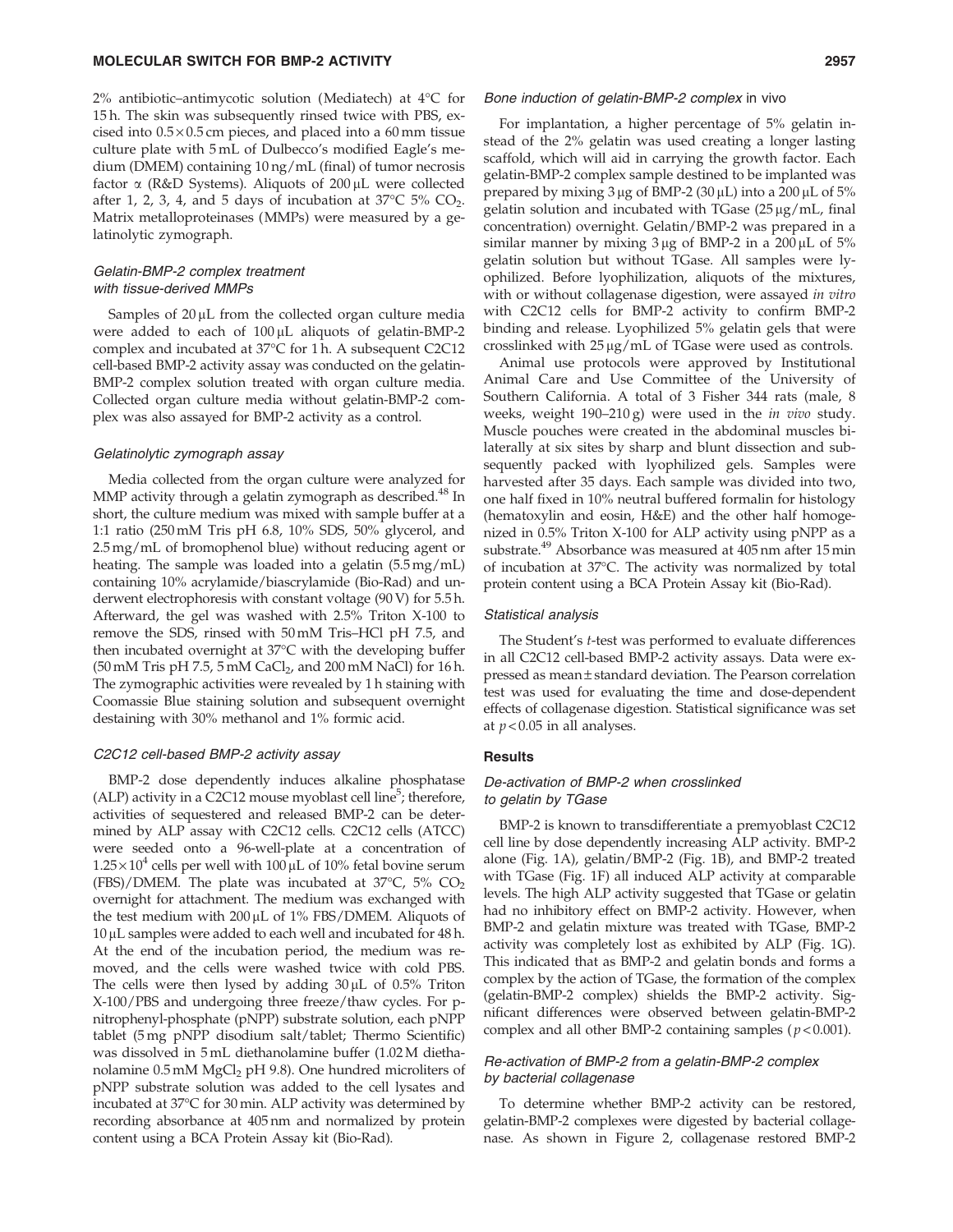

FIG. 1. De-activation of bone morphogenetic protein-2 (BMP-2) by gelatin and transglutaminase (TGase). BMP-2 activity was determined by alkaline phosphatase (ALP) activity from the C2C12 cell-based BMP-2 activity assay. (A) BMP-2 alone, (B) gelatin mixed with BMP-2, (C) gelatin alone, (D) TGase alone, (E) TGase crosslinked gelatin, (F) BMP-2 with TGase, and (G) gelatin-BMP-2 complex are presented. The error bars represent standard deviation (SD)  $(n=5)$ .

activity (Fig. 2D) to a level that did not significantly differ from free BMP-2 (Fig. 2A). Collagenase itself showed no effect on BMP-2 activity (Fig. 2E). This indicated that BMP-2 is not only de-activated by TGase-gelatin crosslinking to gelatin, but that it can also be re-activated by collagenase digestion.

# Collagenase dose- and time-dependent re-activation of BMP-2

To demonstrate controllable activation, various amounts of collagenase were added to each gelatin-BMP-2 complex.



FIG. 2. Re-activation of BMP-2 from the gelatin-BMP-2 complex by collagenase. BMP-2 activity of (A) BMP-2 control, (B) gelatin/ BMP-2, (C) gelatin-BMP-2 complex, (D) gelatin-BMP-2 complex treated with collagenase, and (E) BMP-2 treated with collagenase are presented. Final concentration of collagenase was  $1 U/mL$ when incubated with the gelatin-BMP-2 complex. Aliquots were taken from the incubated solution and added to C2C12 cell-based BMP-2 activity assay. The error bars represent SD  $(n=5)$ .



FIG. 3. Dose–response relationship of re-activated BMP-2 activity and collagenase concentration. The indicated concentrations were the final concentrations of collagenase that was incubated with gelatin-BMP-2 complex. Aliquots were retrieved after 1 h of incubation at 37°C for each collagenase concentration before subjected to C2C12 cell-based BMP-2 activity assay. The Pearson correlation coefficient and associated *p*-value were  $r = 0.8870$  and  $p < 0.001$ . Each point represented the mean  $\pm$  SD (*n* = 4).

Figure 3 exhibits an increased BMP-2 activity as the dose of collagenase was increased ( $r = 0.8870$ ,  $p < 0.001$ ), showing that BMP-2 can be re-activated by collagenase in a dose-dependent manner.

Temporal effects of re-activation of BMP-2 were evaluated by varying the incubation time using a defined concentration of collagenase. Figure 4 exhibits BMP-2 activity to increase as incubation time was increased ( $r = 0.7388$ ,  $p < 0.001$ ), showing that a prolonged digestion results in increased BMP-2 reactivation from the gelatin-BMP-2 complex.

# Examination of the gelatin-BMP-2 complex formation and digestion on SDS-PAGE gel

To elucidate the possible reaction mechanism, SDS-PAGE was used to monitor the protein complex formation and its



FIG. 4. Time course re-activation of BMP-2 from gelatin-BMP-2 complex by collagenase. The gelatin-BMP-2 complex was incubated at 37-C with collagenase with a final incubation concentration of 1 U/mL for all time points. Aliquots were retrieved at various time points and subjected to C2C12 cell-based BMP-2 activity assay The Pearson correlation coefficient and associated *p*-value were  $r = 0.7388$  and  $p < 0.001$ . Each point represented the mean  $\pm$  SD (*n* = 4).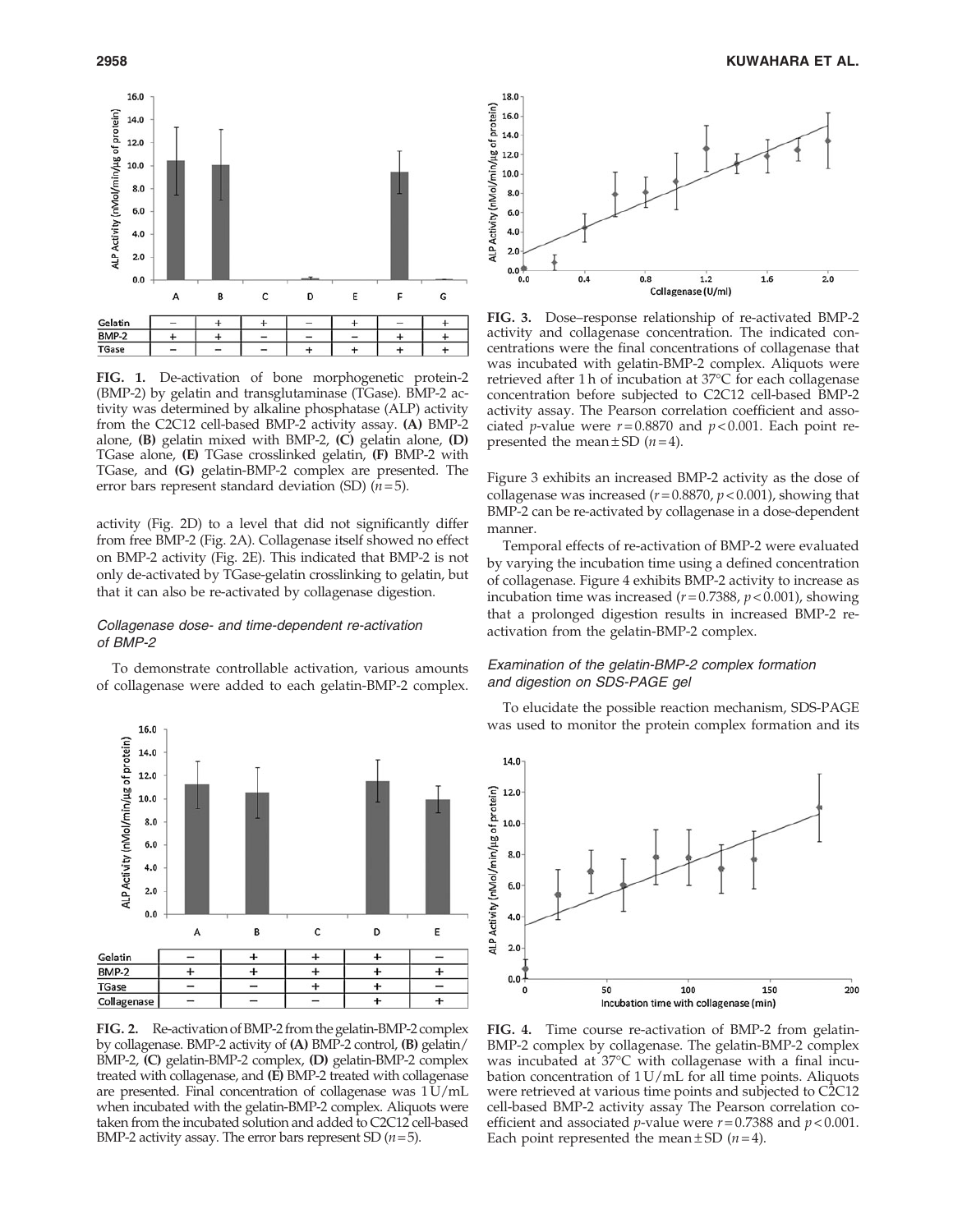

FIG. 5. Crosslinking reaction between BMP-2 and gelatin by TGase and their collagenase digested products. Sodium dodecyl sulfate–polyacrylamide gel electrophoresis gradient (3%–18%) was run at 90 V under non-reducing conditions. Lane 1, molecular weight marker; lane 2, BMP-2 alone; lane 3, gelatin alone; lane 4, TGase alone; lane 5, collagenase alone; lane 6, gelatin/BMP-2; lane 7, TGase crosslinked gelatin; lane 8, gelatin-BMP-2 complex; lane 9, gelatin-BMP-2 complex treated with collagenase; lane 10, TGase crosslinked gelatin treated with collagenase; lane 11, gelatin treated with collagenase; lane 12, BMP-2 treated with collagenase.

digested byproducts after collagenase (Fig. 5). SDS-PAGE displayed BMP-2 with a molecular weight of 26 kDa in lane 2, gelatin as band fragments of different molecular weight peptides between 37 and 116 kDa in lane 3 and TGase as a single band with molecular weight around 37 kDa in lane 4. Separate bands of BMP-2 and gelatin were viewed in lane 6, indicating that no binding transpired between BMP-2 and gelatin without TGase. The addition of TGase created a smear out of the fragmented gelatin peptide bands (lane 7), suggesting that TGase generated the crosslinking among the gelatin fragments. The same smear was observed in lane 8 (gelatin-BMP-2 complex), when BMP-2 and gelatin underwent the reaction by TGase.

Collagenase alone was run in lane 5, but concentration was not high enough to be observed on the gel. However, the concentration was enough to digest the gelatin and TGase crosslinked gelatin as evidenced by the absence of bands in lanes 10 and 11. The elimination of all bands of TGase crosslinked gelatin (lane 10) and gelatin (lane 11) show that collagenase completely digested gelatin and TGase crosslinked gelatin. However, in lane 9 (gelatin-BMP-2 complex with collagenase), collagenase digestion left behind a smear indicating components of the complex to be indigestible. In comparing BMP-2 bands in lane 8 to lane 2 (BMP-2 alone) or lane 6 (gelatin/BMP-2), a fading band density of BMP-2 was observed. This suggested an uptake of BMP-2 as it binds to gelatin. Together with the effects associated with digestion, the smear on lane 9 most likely involved the bound BMP-2. Further, BMP-2 in lane 12 showed no fragmentation or signs of digestion when treated with collagenase, suggesting that BMP-2 was the un-degradable component left behind in lane 9. The smear also indicated that small undigested pieces of gelatin remained attached to BMP-2 after collagenase treatment.

#### Re-activation of BMP-2 by MMPs

To test the effects of mammalian collagenase activity on gelatin-BMP-2 complex, MMPs were obtained from rat skin. Gelatin zymographs revealed that different types of MMPs were expressed from the dermis rat skin layer after prolonged incubation periods in organ culture. Signs of MMP2 production were observed from day 1. MMP9 and MMP3 began to manifest from day 2. All MMPs were observed to increase with longer organ culture incubation (Fig. 6A); thus, a gradient of MMPs was created as daily collections from media were performed.



FIG. 6. Re-activation of BMP-2 from gelatin-BMP-2 complex by tissue-derived matrix metalloproteinases (MMPs). (A) Gelatin zymograph (10%) showed native MMPs secretion from rat skin organ culture for 1–5 days, in lanes 1–5, respectively. (B) Re-activated BMP-2 activity from gelatin-BMP-2 complex by tissue-derived MMPs. The MMPs, whose doses were represented in the zymograph, were incubated with the gelatin-BMP-2 complex for 1 h before C2C12 cell-based BMP-2 activity assay. The collected organ culture medium was tested for cell secreted BMP activity. ''No MMP'' refers to gelatin-BMP-2 complex in fresh medium. ''BMP-2 with gelatin'' served as positive control of BMP-2 without TGase crosslinking. The error bars represent SD  $(n=4)$ . Color images available online at www.liebertonline.com/tea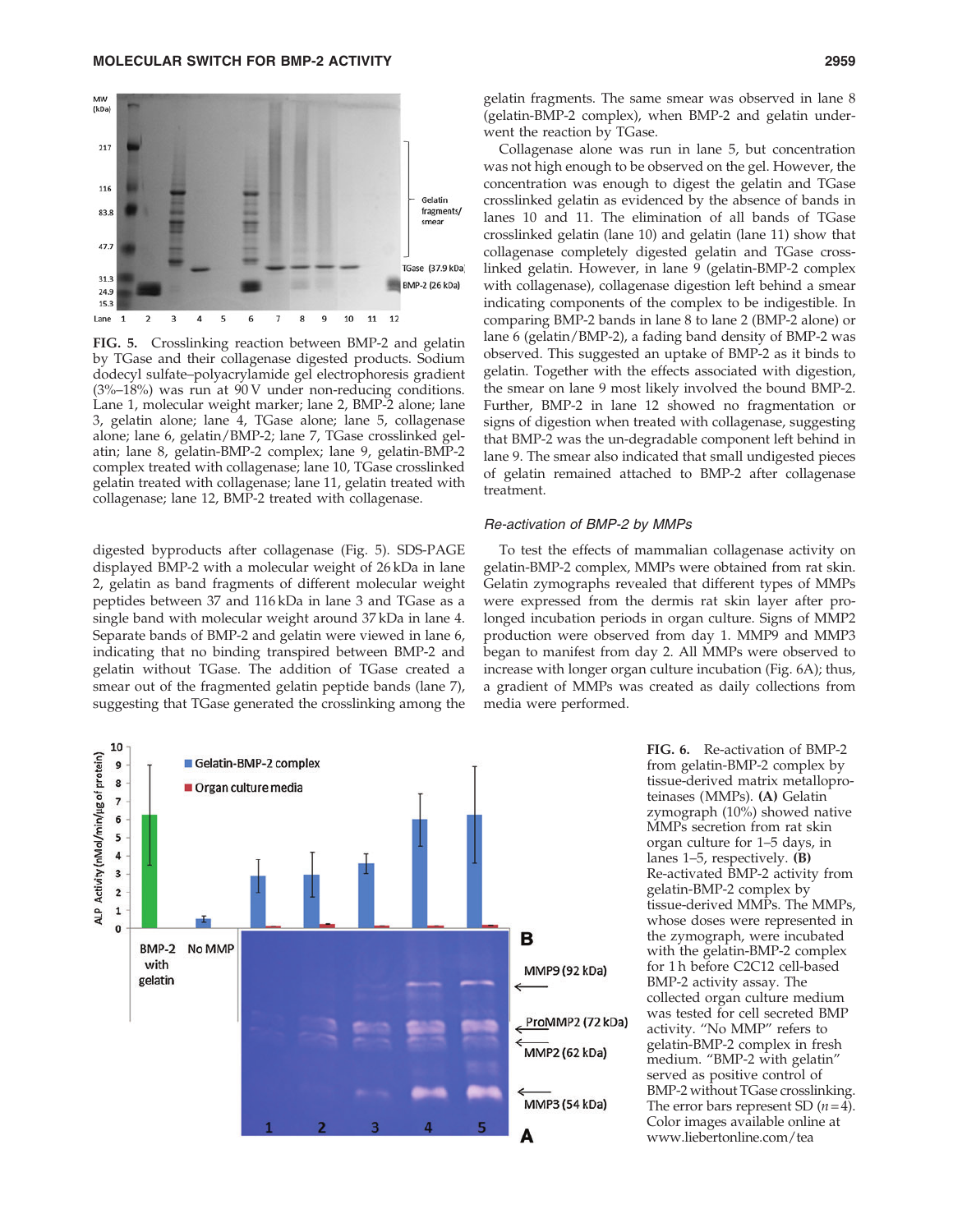

For the re-activation of BMP-2, the gelatin-BMP-2 complex was treated with a gradient of MMPs. Results show that media containing native mammalian MMPs re-activated BMP-2 from the gelatin-BMP-2 complex in a dose-dependent manner (Fig. 6B).

#### Formation of ectopic bone with gelatin-BMP-2 complex

Before conducting the in vivo bone induction test for the gelatin-BMP-2 complex, samples of gelatin-BMP-2 complex before lyophilization were taken and tested by the C2C12 cell-based BMP-2 activity assay. The results confirmed that BMP-2 was completely de-activated and that collagenase digestion of the samples led to re-activation (data not shown). Gelatin crosslinked by TGase<sup>42</sup> was co-lyophilized with a preformed gelatin-BMP-2 complex before implantation.

After 35 days of implantation in the abdominal muscle pouch, gelatin/BMP-2, which had no TGase treatment, completely degraded and was unretrievable. The surrounding tissues of the gelatin/BMP-2 implantation site (marked by a suture) were instead taken for histological analysis. All the samples were found to have decreased in size; however, explants with gelatin-BMP-2 complex were larger than TGase crosslinked gelatin control. H&E staining showed active cellular infiltration around and inside these explants. For TGase crosslinked gelatin, we observed it to be partially degraded with fibrous tissue ingrowths and no bone formation (Fig. 7A). However, when implants were supplemented with gelatin-BMP-2 complex, new bone formation was clearly evident. Interestingly, areas of new bone formation were focused at the outer edge of the implant (Fig. 7C). The lack of bone formation in the center part of implant indicated that cell-instructive activation only occurred on the surface of the construct under the current design and time course of the study. The surrounding tissue of gelatin/BMP-2 displayed no bone formation and showed some fibrous tissue growth (Fig. 7B). No gelatin remnants were observed, confirming the complete degradation of the sample. The results of ALP activity from explants correlated with the histological findings. Gelatin-BMP-2 complex group exhibited higher levels of ALP activity compared to gelatin/BMP2 and TGase crosslinked gelatin (Fig. 7D), indicating active bone formation in the gelatin-BMP-2 complex containing explants.

FIG. 7. Ectopic bone formation of gelatin-BMP-2 complex. After 35 days of intramuscular implantation, explants underwent histology and ALP assay. Hematoxylin and eosin staining was performed for TGase crosslinked gelatin (A) , surrounding tissue of gelatin/BMP-2 (B) and gelatin-BMP-2 complex co-lyophilized with crosslinked gelatin (C). For gelatin/BMP-2, surrounding tissue was observed due to complete degradation of the material. Higher magnification  $(400 \times)$  is taken of the fibrous tissue growth. The higher magnification image  $(400 \times)$  of the TGase crosslinked gelatin shows tissue ingrowth into the scaffold. For gelatin-BMP-2 complex explants, new bone formations are indicated with arrows  $(\rightarrow)$ . In the higher magnification image, a layer of osteoblasts were observed on the surface of the newly formed bone (indicated with triangles  $($   $\triangle$ ).) Scale bar = 100  $\mu$ m. ALP activity from the explants was shown in (D). All values represented in graphs are the mean  $\pm$  SD ( $n=6$ ). Color **FIG.** 7. Ectopic bone formation of gelatin-BMP-2 condervent histology and ALP assay. Hematoxylin and derivent histology and ALP assay. Hematoxylin and staining was performed for TGase crosslinked gelatin-complex co-lyop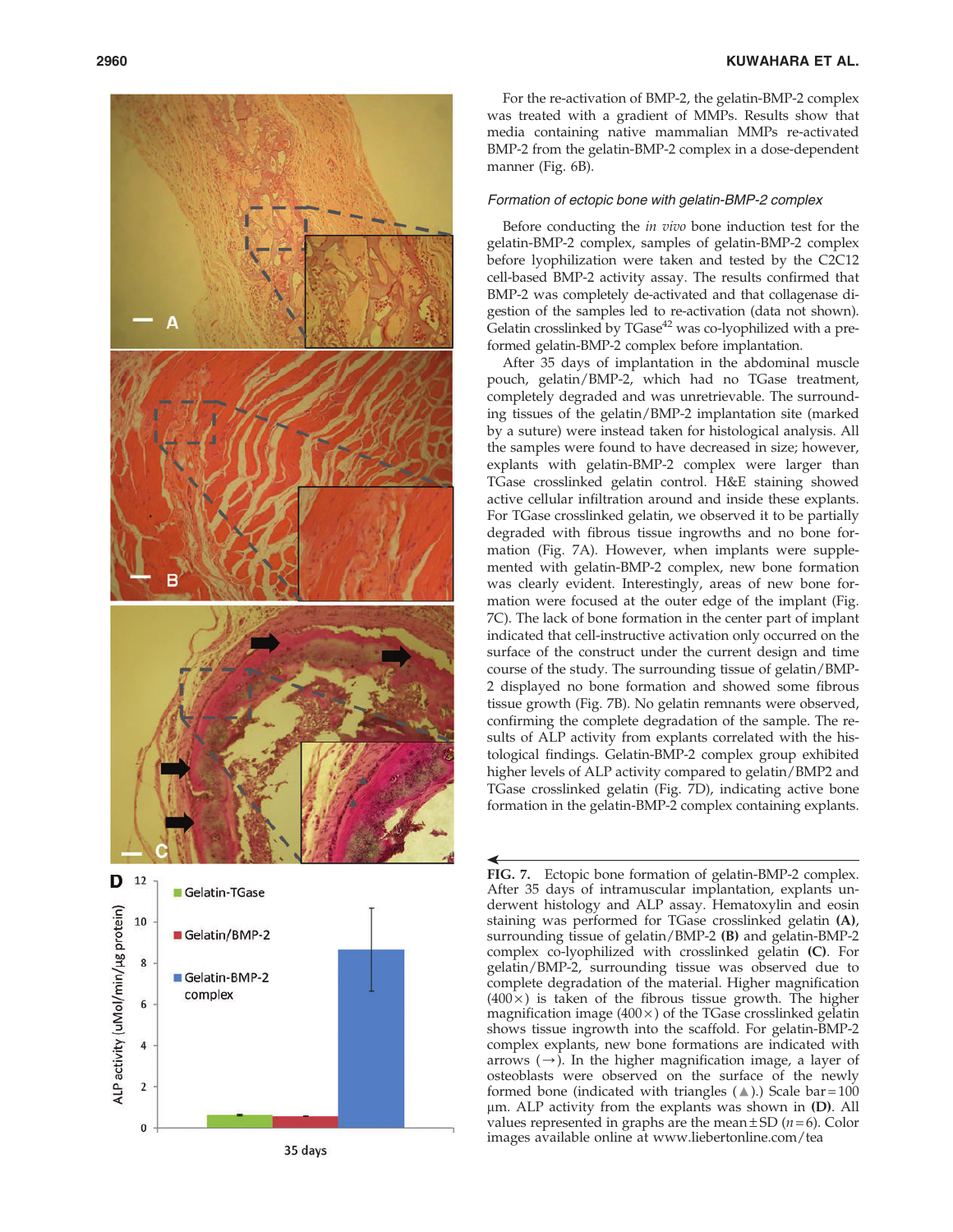#### **Discussion**

Immobilization of soluble regulatory peptides on carrier molecules or scaffolds that are later released by cellular activation may provide a powerful means to control cell behavior and enable complex processes of tissue formation and regeneration. To the best of our knowledge, this study is the first to report the novel discovery that the activity of growth factor when conjugated to a carrier protein by enzymatic action can be switched off converting from an active ligand into its latent form. Strikingly, through the action of proteolytic action such as MMPs, the growth factor can be re-activated into its full potential. Schematic mechanism is illustrated in Figure 8. This new drug delivery method by immobilization of bioactive ligand onto a carrier molecule not only changes its biomolecular characteristics (activelatent-active) but also creates signal controlling microenvironment by cell matrix interaction.

Several groups have previously demonstrated that enzymatic reaction can be exploited for a variety of applications in drug delivery and tissue engineering. Sakiyama-Elbert  $et al.<sup>41</sup>$  modified the NGF sequence to incorporate TGase binding sites with a plasmin degradable domain. The modified NGF was later conjugated to fibrin that would be released by cell-associated enzymatic activity. Similarly, Schmoekel et al.<sup>32</sup> immobilized a modified BMP-2 that contained a binding site for TGase to crosslink and plasmin digestion sites for cell associated release from a fibrin scaffold. Ehrbar et  $al^{37}$  used modified VEGF with TGase binding sites covalently linked with a synthetic scaffold containing polyethylene glycol-peptide (PEG-peptide) conjugates. The PEG-peptide was composed of TGase binding sites and MMP1-sensitive degradation sites for cell-activated degradation and VEGF release. In a different study, cell-activated release of fibrin-bound VEGF created by TGase was found to be more effective in promoting vessel growth as compared to passive diffusion of VEGF.<sup>40</sup> Gobin and West<sup>50</sup> found that when tethered PEG-EGF-containing proteolytic degradable sequences was embedded in a PEG diacrylate hydrogel, the diffusion of EGF was prevented, and EGF was released as cells invaded into the scaffold.

In contrast to our study, which uses a native form of growth factor, all these known enzymatically regulated release of growth factors requires the engineering of new fusion proteins that contain exogenous substrates for enzymatic crosslinking and/or for release by enzymatic degradation. In addition to the extra protein expression work, utilizing structurally modified recombinant proteins may be of concern for clinical applications. Our work clearly demonstrates that the shielding of growth factor activity from cells can be achieved through binding a soluble biomaterial to the growth factor at the molecular level. In our case, the active sites are masked with protective peptide, gelatin. This contrasts with the traditional methods of using solid or semisolid biomaterials for creating a separation barrier between the growth factor and cells.

The TGase exhibits its effect by covalently binding the eamino group of a lysine residue to the  $\gamma$ -carboxamide group of a glutamine.<sup>51</sup> However, for most TGase protein reactions, TGase was found to be highly selective toward only one single or rather few glutamines (Q) among the many other glutamine residues present in proteins.<sup>52</sup> The substrate reactivity toward TGase is determined by the amino acids surrounding the glutamine in the peptide chain. Repeated glutamines were shown to increase reactivity with TGase.<sup>53</sup> Ohtsuka et  $al.^{54}$  reported that the substrate reactivity is enhanced when the leucine (L), glutamic acid (E), or valine (V) is placed in front of the Q. Ito  $et$   $al.^{44}$  enhanced microbial TGase crosslinking of RGD to gelatin by synthesizing a peptide with the Ls in front the Q as seen in the resulting sequence RGDLLQ. TGase also shows reactivity preference toward different lysines depending on their location or sequence.55 If growth factors have endogenous reactive sites for TGase to bind to, the growth factor can be tethered onto a suitable reactive scaffold like gelatin<sup>44</sup> or collagen<sup>46</sup> that contain both reactive lysine and glutamine residues. In our study, unmodified native BMP-2 was crosslinked directly onto gelatin, revealing that endogenous TGase reaction sites are available on BMP-2.

The de-activation of the growth factor as a result of this crosslinking reaction was initially discouraging, but the later re-activation of BMP-2 after the addition of collagenase brought to light an interesting phenomenon. Because collagenase was found to be selective toward digesting both TGase crosslinked and noncrosslinked gelatin and had no effect on BMP-2, gelatin appears to be responsible for



FIG. 8. Schematic illustration of the de-activation and re-activation of BMP-2. Active signal molecules, such as BMP-2, are proportionally mixed with protective peptides, such as gelatin. After enzymatic crosslinking by TGase, the gelatin tethers to BMP-2 rendering it to become de-activated. The BMP-2 is re-activated by MMPs digestion secreted from the infiltrated cells. The consequential release of active BMP-2 regulates the cellular functions in the microenvironment. Color images available online at www.liebertonline.com/tea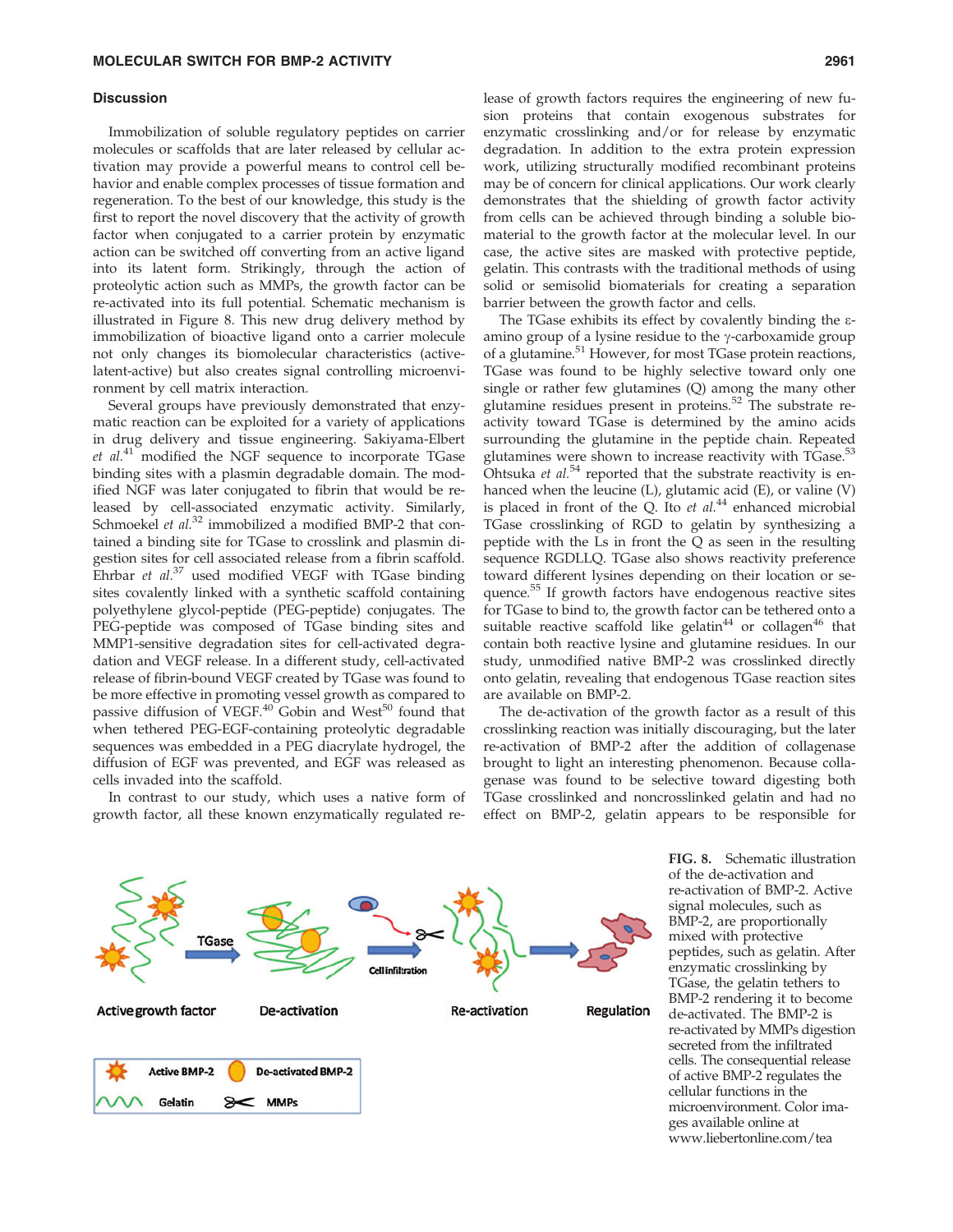de-activation. Although the binding sites where gelatin attaches onto BMP-2 still need to be elucidated, they do not seem to be binding to the active sites of BMP-2. Covalent bonds between  $\varepsilon$ -amino group and  $\gamma$ -carboxamide group are not digestible by collagenase, and if the bonds occurred at the BMP-2 active site, the residual gelatin fragment after digestion would have blocked the BMP-2 active site permanently. Biological active regions of BMP-2 are reported to be located on the two epitopes, the wrist epitope and knuckle epitope.<sup>56</sup> The wrist epitope associates and binds with the BMP receptor IA and the knuckle epitope associates with the BMP receptor type II. It has been shown that mutating regions of one or the other epitope of BMP-2 reduces but not entirely demolishes the biological effect of BMP-2.<sup>56</sup> In this study, BMP-2 activity in the gelatin-BMP-2 complex was completely lost. Since C2C12 cells have both BMP receptor type  $IA^{57}$  and  $II^{58}$  it is possible that the bound gelatin, which serves as a latent sequence of BMP-2, shielded both BMP-2 epitopes that binds to the C2C12 cell receptors. Although BMP-2 activity assays and SDS-PAGE seem to support this pathway, the detailed mechanism requires further investigation.

Construction of MMP-sensitive biomaterial for guided tissue repair has been drawn a lot of attention in recent years.37,59–64 As a denatured form of collagen, gelatin is susceptible to degradation by various proteolytic enzymes, including MMPs. MMPs are usually released by cells at the defect site for purposes of tissue repair and remodeling.<sup>65,66</sup> Besides their role in remodeling, MMPs affect other cell functions such as proliferation and apoptosis. Secreted as inactive proenzymes and activated near the cell surface or expressed at the surface in activated form as membrane-type MMPs, these enzymes can cleave virtually all constituents of the extracellular matrix.<sup>67,68</sup>

In our study, we demonstrated that, besides bacterial collagenase, gelatin-BMP-2 complex can be readily activated by media containing tissue-derived MMPs. It is possible that the presence of other proteases other than MMPs released from the skin could have played a role in the BMP-2 reactivation. Further characterizations of individual MMPs, combination of MMPs, or other cellular proteases are currently under investigation.

A most important feature in this study involves the use of gelatin as a carrier. Gelatin, under the action of TGase, serves dual roles in implant construction, both as a scaffold and as a growth factor switch. On one hand, intracrosslinking of gelatin modulates its resorption rate and prevents it from rapidly degrading *in vivo*.<sup>42,46,69</sup> On the other hand, intercrosslinking between gelatin and BMP-2 entraps the growth factors in the matrix where the BMP-2 remains in its latent state until it switches on by the MMPs secreted from repair cells.

Overall, the multistep osteoinductive events can be described as follows: BMP-2 is covalently immobilized and the bioactive osteoinductive signal switched off in the gelatin matrix when implanted. The MMP-sensitive TGase crosslinked gelatin scaffold guides the inflammatory and osteoprogenitor cells to migrate into the matrix. The cells produced the MMPs that, in addition to degrading the matrix, released BMP-2 into its active form. BMP-2's osteoinductive signaling causes the differentiation of the osteoprogenitor cells in this microenvironment into osteoblasts. Although in vivo ectopic bone formation studies demonstrate feasibility, further selection, modification, and

construction of a tissue-specific scaffold and optimization of growth factor release will be needed, before applications for surgical implants that will promote repair of tissue defects in situ can be implemented. Currently, new studies aimed at extending the implantation beyond 35 days are under investigation. The longer implantation duration will answer whether bone will continue to form as the cells infiltrate deeper into the scaffold.

#### Acknowledgment

The authors wish to thank Dr. Marcel Nimni for his encouragement and his critically reading of this article.

# Disclosure Statement

No competing financial interests exist.

#### **References**

- 1. Kugimiya, F., Kawaguchi, H., Kamekura, S., Chikuda, H., Ohba, S., Yano, F., Ogata, N., Katagiri, T., Harada, Y., Azuma, Y., Nakamura, K., and Chung, U.I. Involvement of endogenous bone morphogenetic protein (BMP) 2 and BMP6 in bone formation. J Biol Chem 280, 35704, 2005.
- 2. Urist, M.R. Bone: formation by autoinduction. Science 150, 893, 1965.
- 3. Wang, E.A., Israel, D.I., Kelly, S., and Luxenberg, D.P. Bone morphogenetic protein-2 causes commitment and differentiation in C3H10T1/2 and 3T3 cells. Growth Factors 9, 57, 1993.
- 4. Suzawa, M., Takeuchi, Y., Fukumoto, S., Kato, S., Ueno, N., Miyazono, K., Matsumoto, T., and Fujita, T. Extracellular matrix-associated bone morphogenetic proteins are essential for differentiation of murine osteoblastic cells in vitro. Endocrinology 140, 2125, 1999.
- 5. Katagiri, T., Yamaguchi, A., Komaki, M., Abe, E., Takahashi, N., Ikeda, T., Rosen, V., Wozney, J.M., Fujisawa-Sehara, A., and Suda, T. Bone morphogenetic protein-2 converts the differentiation pathway of C2C12 myoblasts into the osteoblast lineage. J Cell Biol 127, 1755, 1994.
- 6. Yamaguchi, A., Katagiri, T., Ikeda, T., Wozney, J.M., Rosen, V., Wang, E.A., Kahn, A.J., Suda, T., and Yoshiki, S. Recombinant human bone morphogenetic protein-2 stimulates osteoblastic maturation and inhibits myogenic differentiation in vitro. J Cell Biol 113, 681, 1991.
- 7. Otsuru, S., Tamai, K., Yamazaki, T., Yoshikawa, H., and Kaneda, Y. Circulating bone marrow-derived osteoblast progenitor cells are recruited to the bone-forming site by the CXCR4/stromal cell-derived factor-1 pathway. Stem Cells 26, 223, 2008.
- 8. Sampath, T.K., Maliakal, J.C., Hauschka, P.V., Jones, W.K., Sasak, H., Tucker, R.F., White, K.H., Coughlin, J.E., Tucker, M.M., Pang, R.H., et al. Recombinant human osteogenic protein-1 (hOP-1) induces new bone formation in vivo with a specific activity comparable with natural bovine osteogenic protein and stimulates osteoblast proliferation and differentiation in vitro. J Biol Chem 267, 20352, 1992.
- 9. Wang, E.A., Rosen, V., D'Alessandro, J.S., Bauduy, M., Cordes, P., Harada, T., Israel, D.I., Hewick, R.M., Kerns, K.M., LaPan, P., et al. Recombinant human bone morphogenetic protein induces bone formation. Proc Natl Acad Sci USA 87, 2220, 1990.
- 10. Burkus, J.K., Sandhu, H.S., Gornet, M.F., and Longley, M.C. Use of rhBMP-2 in combination with structural cortical allografts: clinical and radiographic outcomes in anterior lumbar spinal surgery. J Bone Joint Surg Am 87, 1205, 2005.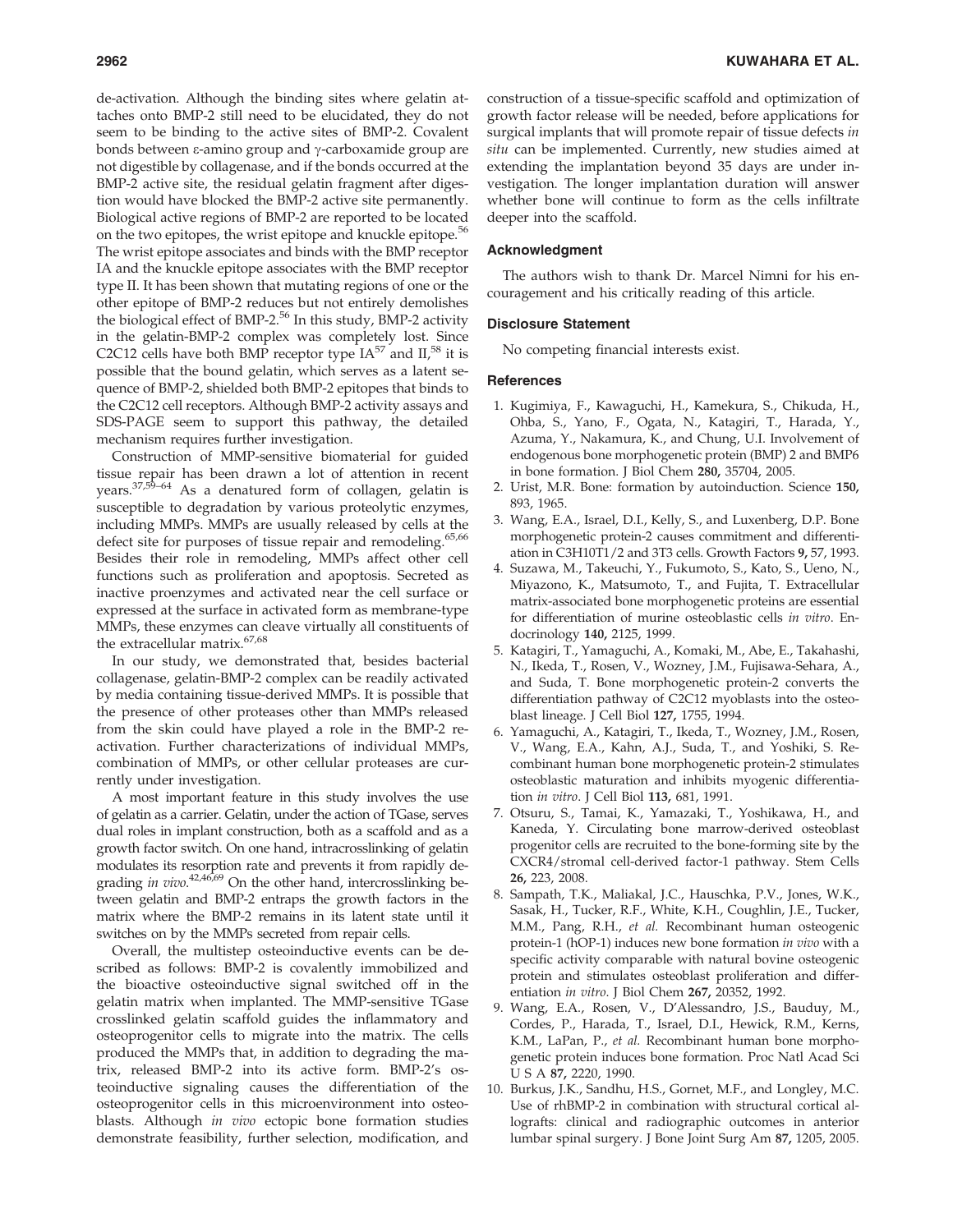#### MOLECULAR SWITCH FOR BMP-2 ACTIVITY 2963

- 11. Vaccaro, A.R., Anderson, D.G., Patel, T., Fischgrund, J., Truumees, E., Herkowitz, H.N., Phillips, F., Hilibrand, A., Albert, T.J., Wetzel, T., and McCulloch, J.A. Comparison of OP-1 Putty (rhBMP-7) to iliac crest autograft for posterolateral lumbar arthrodesis: a minimum 2-year follow-up pilot study. Spine (Phila Pa 1976) 30, 2709, 2005.
- 12. Carlisle, E., and Fischgrund, J.S. Bone morphogenetic proteins for spinal fusion. Spine J 5, 240S, 2005.
- 13. Braddock, M., Houston, P., Campbell, C., and Ashcroft, P. Born again bone: tissue engineering for bone repair. News Physiol Sci 16, 208, 2001.
- 14. Yamamoto, M., Takahashi, Y., and Tabata, Y. Controlled release by biodegradable hydrogels enhances the ectopic bone formation of bone morphogenetic protein. Biomaterials 24, 4375, 2003.
- 15. Yamamoto, M., Tabata, Y., and Ikada, Y. Ectopic bone formation induced by biodegradable hydrogels incorporating bone morphogenetic protein. J Biomater Sci Polym Ed 9, 439, 1998.
- 16. Yang, S.H., Hsu, C.K., Wang, K.C., Hou, S.M., and Lin, F.H. Tricalcium phosphate and glutaraldehyde crosslinked gelatin incorporating bone morphogenetic protein—a viable scaffold for bone tissue engineering. J Biomed Mater Res B Appl Biomater 74, 468, 2005.
- 17. Seeherman, H., and Wozney, J.M. Delivery of bone morphogenetic proteins for orthopedic tissue regeneration. Cytokine Growth Factor Rev 16, 329, 2005.
- 18. Kempen, D.H., Lu, L., Hefferan, T.E., Creemers, L.B., Maran, A., Classic, K.L., Dhert, W.J., and Yaszemski, M.J. Retention of in vitro and in vivo BMP-2 bioactivities in sustained delivery vehicles for bone tissue engineering. Biomaterials 29, 3245, 2008.
- 19. Kim, H.D., and Valentini, R.F. Retention and activity of BMP-2 in hyaluronic acid-based scaffolds in vitro. J Biomed Mater Res 59, 573, 2002.
- 20. Nie, H., Soh, B.W., Fu, Y.C., and Wang, C.H. Threedimensional fibrous PLGA/HAp composite scaffold for BMP-2 delivery. Biotechnol Bioeng 99, 223, 2008.
- 21. Rengachary, S.S. Bone morphogenetic proteins: basic concepts. Neurosurg Focus 13, e2, 2002.
- 22. Luginbuehl, V., Meinel, L., Merkle, H.P., and Gander, B. Localized delivery of growth factors for bone repair. Eur J Pharm Biopharm 58, 197, 2004.
- 23. Rosen, V. BMP and BMP inhibitors in bone. Ann N Y Acad Sci 1068, 19, 2006.
- 24. Toth, J.M., Boden, S.D., Burkus, J.K., Badura, J.M., Peckham, S.M., and McKay, W.F. Short-term osteoclastic activity induced by locally high concentrations of recombinant human bone morphogenetic protein-2 in a cancellous bone environment. Spine (Phila Pa 1976) 34, 539, 2009.
- 25. Liu, Y., Enggist, L., Kuffer, A.F., Buser, D., and Hunziker, E.B. The influence of BMP-2 and its mode of delivery on the osteoconductivity of implant surfaces during the early phase of osseointegration. Biomaterials 28, 2677, 2007.
- 26. Tuan, T.L., Cheung, D.T., Wu, L.T., Yee, A., Gabriel, S., Han, B., Morton, L., Nimni, M.E., and Hall, F.L. Engineering, expression and renaturation of targeted TGF-beta fusion proteins. Connect Tissue Res 34, 1, 1996.
- 27. Han, B., Hall, F.L., and Nimni, M.E. Refolding of a recombinant collagen-targeted TGF-beta2 fusion protein expressed in Escherichia coli. Protein Expr Purif 11, 169, 1997.
- 28. Han, B., Perelman, N., Tang, B., Hall, F., Shors, E.C., and Nimni, M.E. Collagen-targeted BMP3 fusion proteins arrayed on collagen matrices or porous ceramics impregnated with Type I collagen enhance osteogenesis in a rat cranial defect model. J Orthop Res 20, 747, 2002.
- 29. Hall, F.L., Han, B., Kundu, R.K., Yee, A., Nimni, M.E., and Gordon, E.M. Phenotypic differentiation of TGF-beta1 responsive pluripotent premesenchymal prehematopoietic progenitor (P4 stem) cells from murine bone marrow. J Hematother Stem Cell Res 10, 261, 2001.
- 30. Andrades, J.A., Han, B., Nimni, M.E., Ertl, D.C., Simpkins, R.J., Arrabal, M.P., and Becerra, J. A modified rhTGF-beta1 and rhBMP-2 are effective in initiating a chondro-osseous differentiation pathway in bone marrow cells cultured in vitro. Connect Tissue Res 44, 188, 2003.
- 31. Liu, H.W., Chen, C.H., Tsai, C.L., and Hsiue, G.H. Targeted delivery system for juxtacrine signaling growth factor based on rhBMP-2-mediated carrier-protein conjugation. Bone 39, 825, 2006.
- 32. Schmoekel, H.G., Weber, F.E., Schense, J.C., Gratz, K.W., Schawalder, P., and Hubbell, J.A. Bone repair with a form of BMP-2 engineered for incorporation into fibrin cell ingrowth matrices. Biotechnol Bioeng 89, 253, 2005.
- 33. Tabata, Y. Tissue regeneration based on tissue engineering technology. Congenit Anom (Kyoto) 44, 111, 2004.
- 34. Tabata, Y., Hijikata, S., and Ikada, Y. Enhanced vascularization and tissue granulation by basic fibroblast growth factor impregnated in gelatin hydrogels. J Controlled Release 31, 189, 1994.
- 35. Ferreira, J.P., Sasisekharan, R., Louie, O., and Langer, R. A study on the functional subunits of phospholipases A2 by enzyme immobilization. Biochem J 303 (Pt 2), 527, 1994.
- 36. Tsujigiwa, H., Nagatsuka, H., Gunduz, M., Rodriguez, A., Rivera, R.S., Legeros, R.Z., Inoue, M., and Nagai, N. Effects of immobilized recombinant human bone morphogenetic protein-2/succinylated type I atelocollagen on cellular activity of ST2 cells. J Biomed Mater Res A 75, 210, 2005.
- 37. Ehrbar, M., Rizzi, S.C., Hlushchuk, R., Djonov, V., Zisch, A.H., Hubbell, J.A., Weber, F.E., and Lutolf, M.P. Enzymatic formation of modular cell-instructive fibrin analogs for tissue engineering. Biomaterials 28, 3856, 2007.
- 38. Demolliens, A., Boucher, C., Durocher, Y., Jolicoeur, M., Buschmann, M.D., and De Crescenzo, G. Tyrosinasecatalyzed synthesis of a universal coil-chitosan bioconjugate for protein immobilization. Bioconjug Chem 19, 1849, 2008.
- 39. Scuderi, N., Onesti, M.G., Bistoni, G., Ceccarelli, S., Rotolo, S., Angeloni, A., and Marchese, C. The clinical application of autologous bioengineered skin based on a hyaluronic acid scaffold. Biomaterials 29, 1620, 2008.
- 40. Ehrbar, M., Zeisberger, S.M., Raeber, G.P., Hubbell, J.A., Schnell, C., and Zisch, A.H. The role of actively released fibrin-conjugated VEGF for VEGF receptor 2 gene activation and the enhancement of angiogenesis. Biomaterials 29, 1720, 2008.
- 41. Sakiyama-Elbert, S.E., Panitch, A., and Hubbell, J.A. Development of growth factor fusion proteins for cell-triggered drug delivery. FASEB J 15, 1300, 2001.
- 42. Kuwahara, K., Yang, Z., Slack, G.C., Nimni, M.E., and Han, B. Cell delivery using an injectable and adhesive transglutaminase-gelatin gel. Tissue Eng Part C Methods 16, 609, 2010.
- 43. Bertoni, F., Barbani, N., Giusti, P., and Ciardelli, G. Transglutaminase reactivity with gelatine: perspective applications in tissue engineering. Biotechnol Lett 28, 697, 2006.
- 44. Ito, A., Mase, A., Takizawa, Y., Shinkai, M., Honda, H., Hata, K., Ueda, M., and Kobayashi, T. Transglutaminase-mediated gelatin matrices incorporating cell adhesion factors as a biomaterial for tissue engineering. J Biosci Bioeng 95, 196, 2003.
- 45. Yung, C.W., Wu, L.Q., Tullman, J.A., Payne, G.F., Bentley, W.E., and Barbari, T.A. Transglutaminase crosslinked gela-